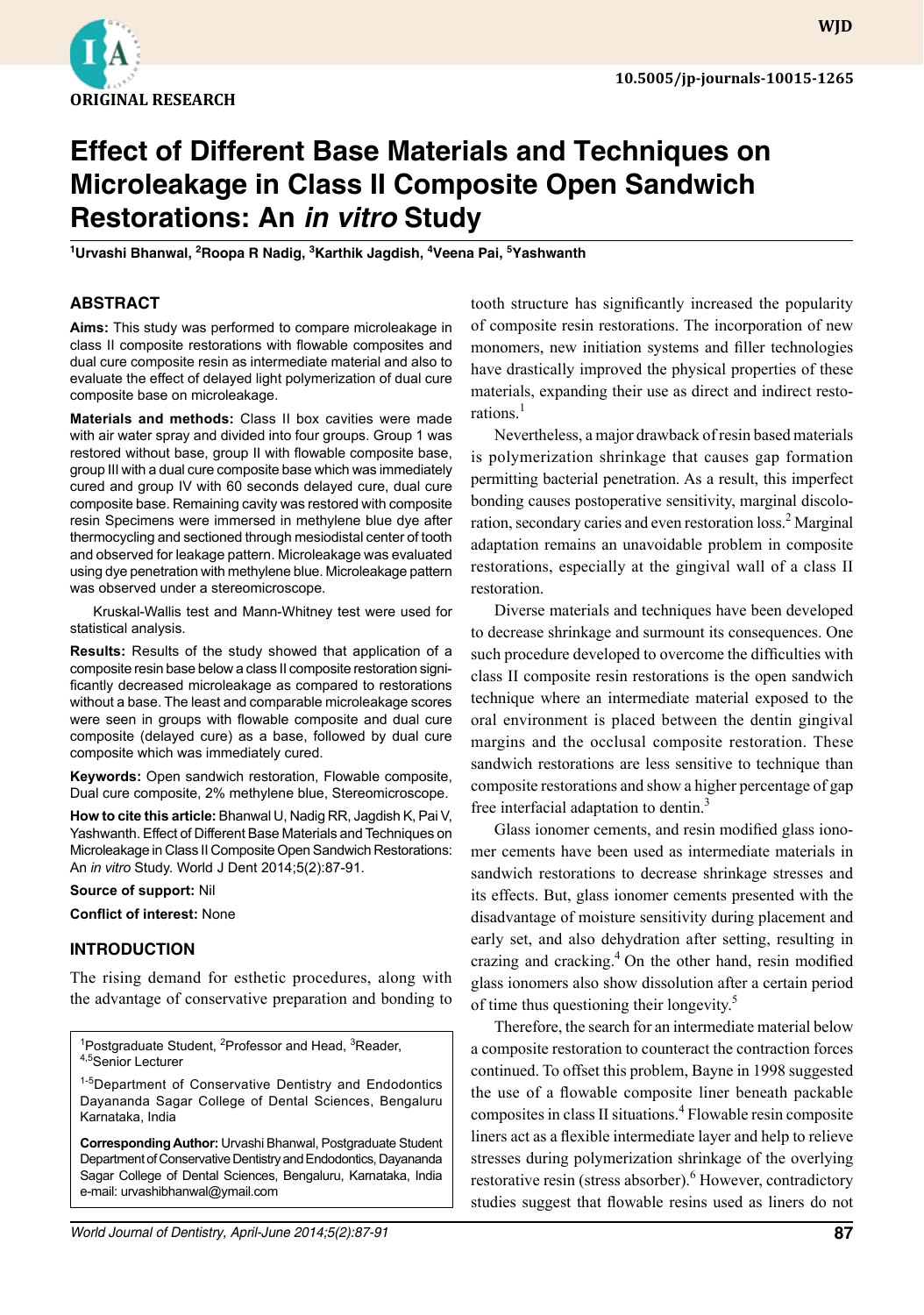decrease shrinkage as these resins have lower filler load and more resin content.

Dual cure composites also present a good alternative in open sandwich restorations as these materials act as dentin substitutes. The dual cure composites can be placed in bulk, in addition they also polymerize more slowly resulting in lower contraction stresses. Moreover, it is reported that they improve the marginal and internal adaptation of composite restorations.<sup>3</sup>

Conventionally, dual cure composites are cured immediately. But immediate curing of a dual cure composite in fact deters the chemical polymerization reaction to occur completely. Hence, recent studies suggest delayed curing of the dual cure composite as another effective way to reduce polymerization shrinkage stress without compromising the polymer network structure.<sup>7</sup>

Hence, the purpose of this study was to compare marginal microleakage in posterior composite open sandwich restoration (A) by using different composite base materials like flowable composite and dual cure composite resin and also (B) to evaluate the effect of delayed curing of dual cure composite resin base on microleakage.

# **MATERIALS AND METHODS**

Forty recently extracted and sound human molars were collected, cleaned stored in distilled water. The samples were mounted to establish mesial and distal contact areas. Standardized class II mesio-occlusal and disto occlusal cavities were prepared on mesial and distal surface of each tooth with following dimensions –2.0 mm mesiodistal extension, 3.0 mm buccolingual extension and 5 mm occlusocervical extension. The preparations were made with a no. 245 carbide bur in a high speed handpiece, under copious water coolant. A sectional metallic matrix (palodent) was placed and adapted to the cavosurface margins.

The cavities were etched with 35% phosphoric acid (Etchant gel S-Coltene Whaledent) for 15 seconds, thoroughly washed with water for 15 seconds and blot dried. The dentin was kept moist. Bonding agent (One Coat Bond SL-Coltene Whaledent) was applied with applicator tip and light cured for 20 seconds with Translux power LED (Heraeus Kulzer) kept at a distance of 1 mm.

All samples were randomly divided into four groups each containing 10 teeth or 20 cavities.

### **Restorative Procedure**

- *Group 1*: Restored with light cure composite resin (Synergy D6-Coltene Whaledent) (Control Group).
- *Group 2*: Base of 2 mm flowable composite (Swiss Tec Flow-Coltene Whaledent) followed by restoration with light cure composite.
- *Group 3*: Base of 2 mm dual cure composite (Para Core-Coltene Whaledent) (immediately cured) followed by restoration with light cure composite.
- *Group 4*: Base of 2 mm dual cure composite (cured after delay of 60 seconds) followed by restoration with light cure composite.

After the restorations were complete, the metallic matrices were removed and finishing and polishing of the samples was done. The surfaces of the teeth were covered with 2 layers of nail varnish, except for the restoration and 2 mm around it. The apical foramen were sealed with acrylic resin, and the samples were stored in saline at 37°C and 100% humidity for 24 hours.

The specimens were thermocycled for 1,000 cycles at  $5 \pm 1$ °C and  $55 \pm 1$ °C with 30 seconds dwell time and were then immersed in 2% methylene blue dye for 24 hours at 37°C. They were sectioned mesiodistally through center of restoration with diamond disk, polished and analyzed with a stereomicroscope at  $\times$ 10 magnification. Dye penetration was scored according to scores described below:

- 0—No dye penetration (Fig. 1A).
- 1—Dye penetration up to enamel/cementum (Fig. 1B).
- 2—Dye penetration into gingival seat dentin (Fig. 1C).
- 3—Dye penetration into axial wall (Fig. 1D).

# **RESULTS**

*Null hypothesis*: There is no significant difference between the four groups with respect to microleakage, i.e.  $\eta_1 = \eta_2 =$  $\eta_3 = \eta_4$ .

*Alternate hypothesis*: There is a significant difference between the four groups with respect to microleakage, i.e.  $\eta_1 \neq \eta_2 \neq \eta_3 \neq \eta_4$ 

*Level of significance*: α = 0.05.

*Statistical technique used*: Kruskal-Wallis test.

### **Decision Criterion**

We compare the p-value with the level of significance. If p < 0.05, we reject the null hypothesis and accept the alternate hypothesis. If  $p \ge 0.05$ , we accept the null hypothesis. If there is a significant difference, we carry out multiple comparisons using Mann-Whitney test.

Table 1 shows the scores for each group.

The mean score (Graph 1) was found to be higher in group 1 followed by groups 3, 2 and 4 respectively. The difference in scores between the four groups was found to be statistically significant ( $p < 0.01$ ).

In order to find out among which pair of groups there exist a significant difference, we carried out multiple comparisons using Mann-Whitney test (Table 2). We observed that there was a significant difference in microleakage scores between

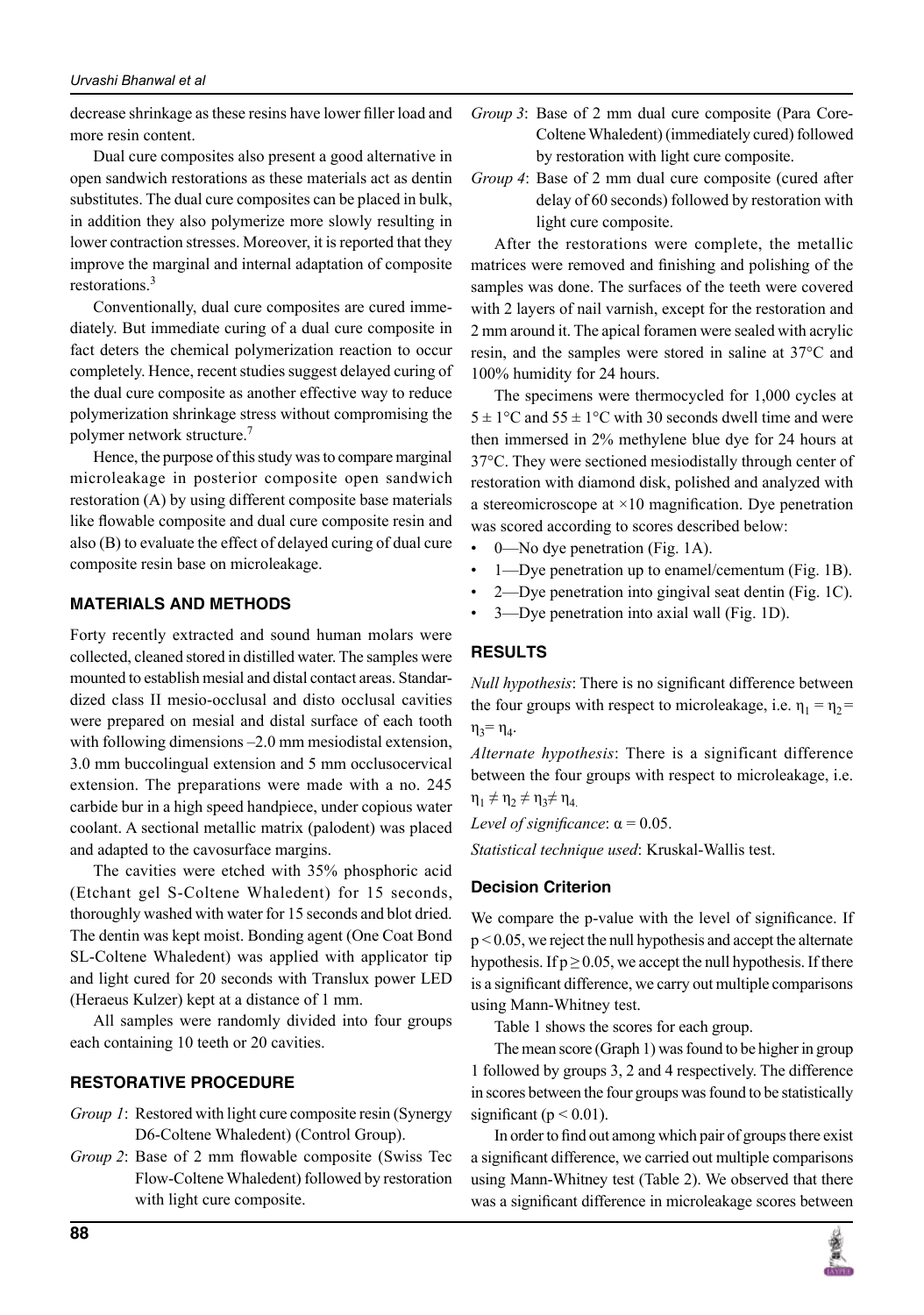*Effect of Different Base Materials and Techniques on Microleakage in Class II Composite Open Sandwich Restorations*



**Figs 1A to D:** (A) No dye penetration, (B) dye penetration up to enamel/cementum, (C) dye penetration into gingival seat dentin and (D) dye penetration into axial wall

groups 1 and 2, groups 1 and 3, groups 1 and 4, groups 2 and 3 and groups 3 and 4 ( $p < 0.001$ ).

No significant difference was observed between groups 2 and 4 ( $p > 0.05$ ).

# **DISCUSSION**

Inspite of reports of good clinical performance and longevity, one of the most compelling problems associated with the use of composites is polymerization shrinkage. This is caused due to the fact that monomer molecules are converted into polymer network, thus exchanging van der wall spaces in covalent bond spaces which ultimately results in shrinkage.<sup>8</sup> Polymerization shrinkage stresses have the potential to initiate failure of the restoration at composite– tooth interface, producing interfacial gaps which can lead to microleakage.<sup>9</sup>

Microleakage is defined as clinically undetectable passage of bacteria, fluids, molecules or ions between the cavity wall and the applied restorative material. It is a dynamic phenomenon which results in two consequential manifesta-



**Graph 1:** Mean scores in the recorded groups

tions. A compromised marginal seal causes hydrodynamic fluid movement through a degraded smear layer into the patent dentinal tubules underneath to result in hypersensitivity to thermal and osmotic stimuli and is referred to as sensory component of microleakage. Penetration of bacteria and their products through such potential gap accounts for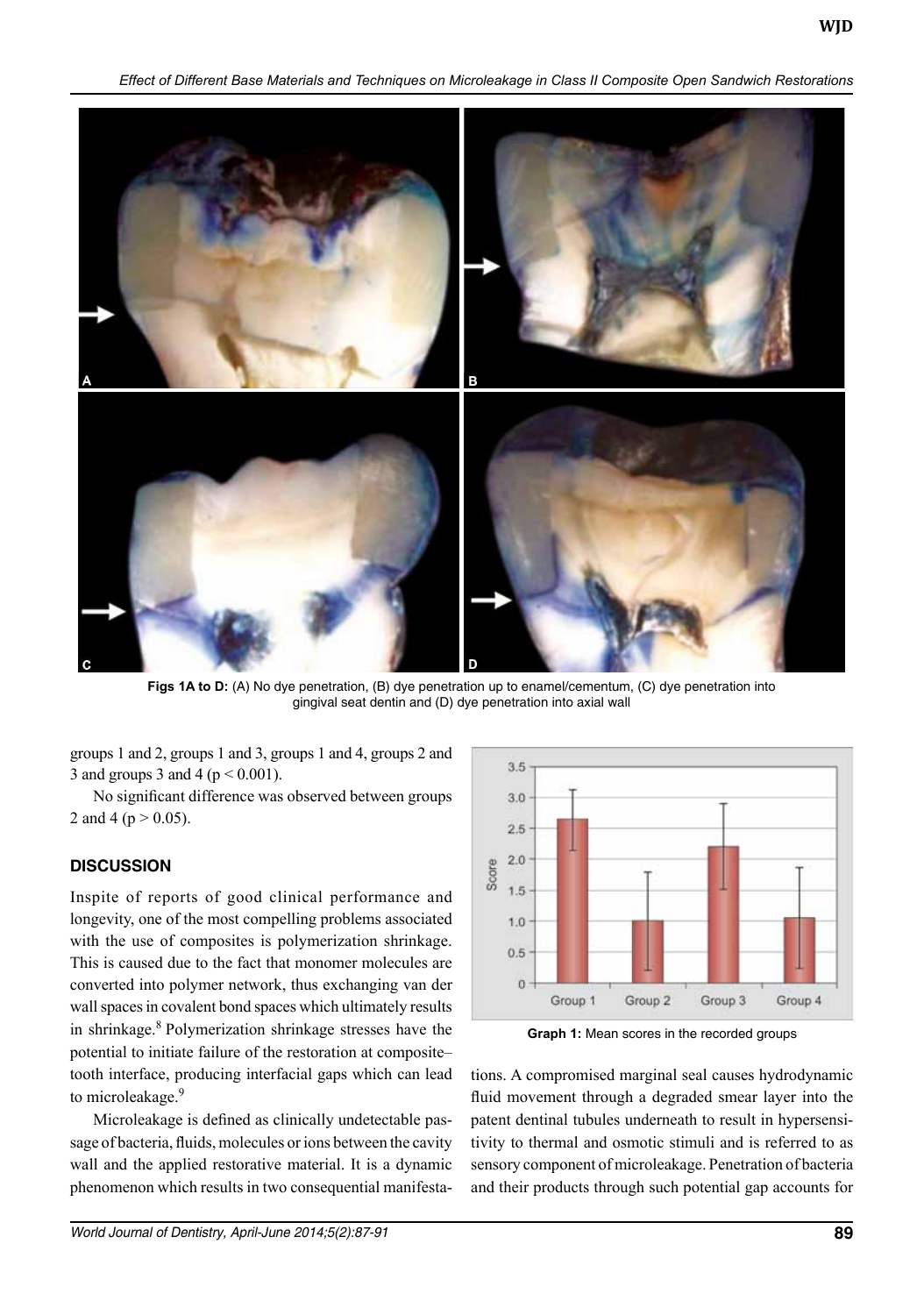| <b>Table 1:</b> Scores of each group |  |    |                                 |  |  |  |
|--------------------------------------|--|----|---------------------------------|--|--|--|
| Groups                               |  |    | Score 0 Score 1 Score 2 Score 3 |  |  |  |
| 1. Composite restoration 0           |  |    | 10                              |  |  |  |
| 2. Flowable composite                |  | 10 | 6                               |  |  |  |
| 3. Dual cure base                    |  |    |                                 |  |  |  |
| 4. Delayed dual cure                 |  | g  | 5                               |  |  |  |

| Table 2: Statistical analysis for each group |  |  |
|----------------------------------------------|--|--|
|----------------------------------------------|--|--|

|         | Groups (I) Groups (II) | Mean<br>difference | Z        | p-value    |
|---------|------------------------|--------------------|----------|------------|
| Group 1 | Group 2                | 1.550              | $-4.495$ | $< 0.001*$ |
|         | Group 3                | 0.450              | $-2.134$ | $0.033*$   |
|         | Group 4                | 1.600              | $-4.867$ | $< 0.001*$ |
| Group 2 | Group 3                | $-1.100$           | $-3.465$ | $0.001*$   |
|         | Group 4                | 0.050              | $-0.058$ | 0.954      |
| Group 3 | Group 4                | 1.150              | $-3.863$ | $< 0.001*$ |

\*Denotes significant difference

*Urvashi Bhanwal et al*

pathologic component of microleakage that results in recurrent caries and subsequent pulpal pathosis. Clinically, it is evident as staining around the margins of the restoration, postoperative sensitivity, secondary caries, restoration failure, pulpal inflammation and even pulpal death.<sup>10</sup>

Among the techniques advocated for assessment of microleakage like dye penetration, chemical tracers, radioactive tracers, scanning electron microscope, air pressure, neutron activation analysis, and electrical conductivity, the use of dyes as tracers is one of the oldest and most common method of detecting microleakage *in vitro*. The advantage of the staining technique includes precision in evaluation of marginal seal and its ability to reveal an existing microgap. In addition to its capability to give data on linear penetration and direct reading of the penetrated marker by microscope, the main advantage of this method is its simplicity.<sup>11</sup>

Employing the dye penetration test, the results of the present study were in accordance with those previously done by Ozel et al, Periz et al, Peutzfeldt and Chuang et al who stated that placing a flowable composite at the gingival margin significantly decreases the microleakage in class II composite restorations.6,11-13 Flowable composites are 44 to 54% filled by volume and have an average particle size ranging from 0.04 to 1 micrometer. Their decreased viscosity is achieved by reducing the filler volume so they are less rigid.

Packable composites have a relatively higher modulus of elasticity and employing an immediate layer of flowable composite provides better adaptation. They also act as a flexible intermediate layer which helps to relieve stresses during polymerization shrinkage. Also, the flowability and injectability of fluid composites make them very attractive when placing in difficult areas, such as the proximal boxes of class II restorations. The use of flowable materials as a liner underneath the composite resin may also reduce the effects of C-factor. All these factors ultimately decrease polymerization shrinkage.<sup>14</sup>

On the contrary, some studies by authors like Tredwin, Ziskind and Belcher showed that conventional and packable composites with a fluid gingival layer had significantly higher leakage scores than when used alone. The data of these studies do not support the use of fluid layers in class II composite restoration. This increased microleakage is attributed to the higher resin content and less filler loading of these composite resins which causes more polymerization shrinkage.<sup>15,16</sup> Malmstrom also reported that neither the thickness nor the presence of fluid composite gingival layer significantly changed the extent of leakage in sub CEJ class II composite restorations.<sup>17</sup>

When dual cure composite was placed as a base and cured immediately in the present study, the leakage pattern observed were similar to that obtained by Shirani F et al.<sup>18</sup> Both studies confirmed that placing a dual cure composite as the gingival increment significantly reduced the gingival microleakage as compared to a restoration without a liner. These composites polymerize more slowly as compared to light cure composites resulting in lower contraction stresses. Also they show more predictable polymerization in deeper cavities where the depth of the cavity is more and complete light polymerization cannot take place.<sup>3</sup> Thus, the portions of resin that initially receive too low an intensity of light to initiate adequate curing, can be polymerized by the delayed chemical reaction that forms free radicals, consequently decreasing microleakage.<sup>19</sup>

Furthermore, the microleakage scores obtained in the present study by delaying polymerization of dual cure were similar to that done by Atlas et al who stated that delayed polymerization of the dual cure composite base reduces microleakage at the gingival margin. The study also showed that the samples that were cured after a 60 seconds delay showed the least microleakage.<sup>7</sup>

Traditionally, dual cure composites are cured without delay after being placed in the cavity. But this immediate initial light exposure causes a rapid increase in conversion of the resin, resulting in a very viscous gel. This rapid increase in viscosity hinders the migration of active radical components that would be responsible for further chemically induced polymerization.19

In contrast delayed curing of dual cure composite will let the self cure mode of a dual cure composite initiate and will hence slow the polymerization reaction velocity before the final light polymerization procedure. Thus, they reduce